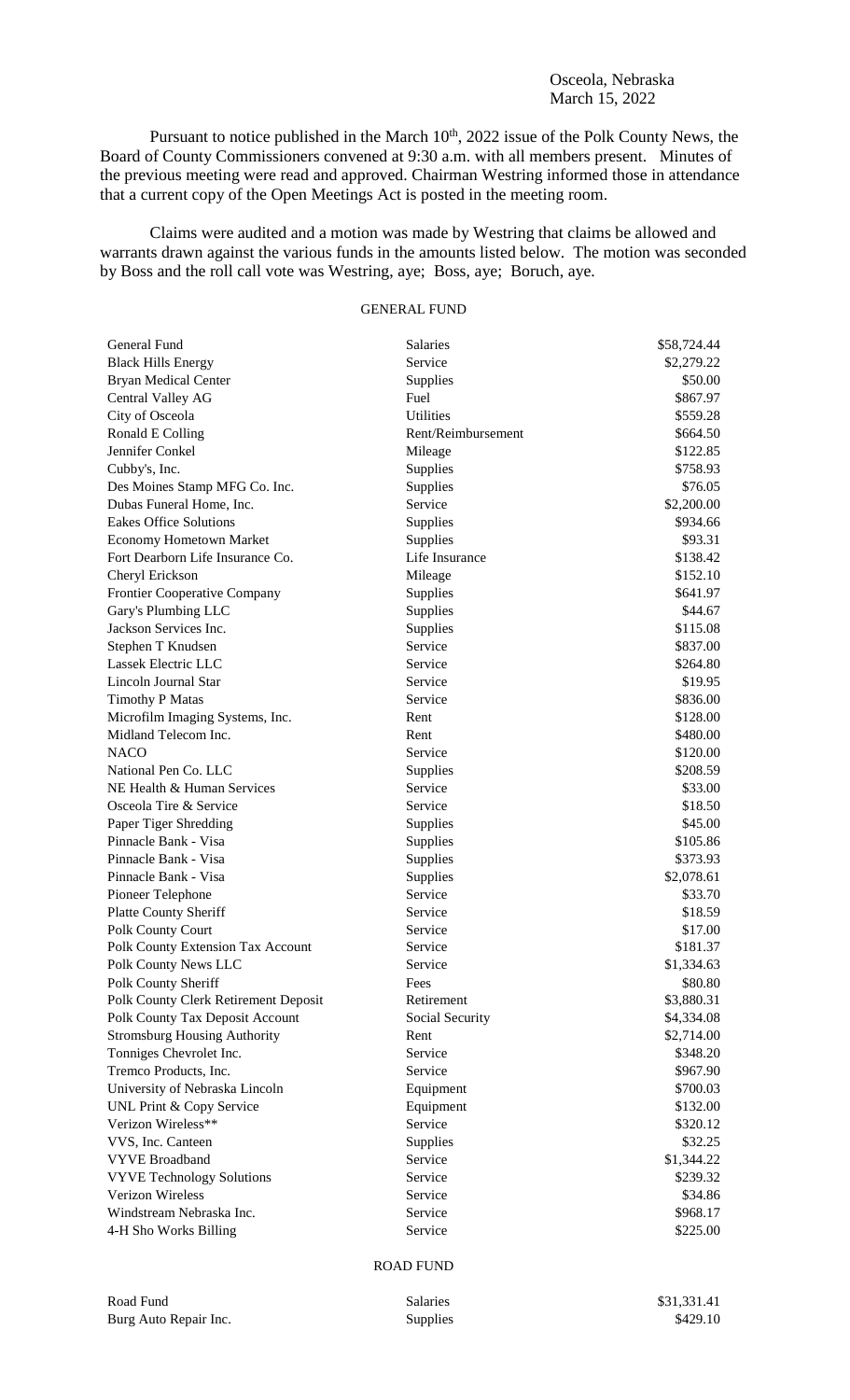| Central Valley AG                            | Fuel                                      | \$1,194.04  |
|----------------------------------------------|-------------------------------------------|-------------|
| City of Osceola                              | Service                                   | \$81.03     |
| City of Stromsburg                           | Service                                   | \$257.35    |
| <b>Eakes Office Solutions</b>                | Supplies/Equipment                        | \$59.39     |
| Ericson Cash Hardware                        | Service/Supplies                          | \$70.66     |
| <b>Curtis Ericson</b>                        | Reimbursement                             | \$22.47     |
| <b>Filter Care</b>                           | Service                                   | \$86.85     |
| Fort Dearborn Life Insurance Co.             | Life Insurance                            | \$86.71     |
| Friesen Auto                                 | Supplies                                  | \$75.30     |
| Frontier Cooperative Company                 | Fuel/Diesel                               | \$11,919.74 |
| Fort Dearborn Life Insurance Co.             | Life Insurance                            | \$86.71     |
| Gary's Plumbing LLC                          | Supplies                                  | \$3.40      |
| Matthew J Gustafson                          | Reimbursement                             | \$40.00     |
| H <sub>2</sub> Equipment LLC                 | Service                                   | \$322.35    |
| <b>Island Supply Welding Company</b>         | Supplies                                  | \$213.01    |
| JEO Consulting Group Inc.                    | Equipment                                 | \$12,530.00 |
| Midwest Service & Sales Co.                  | Supplies/Grader Blades/Culverts           | \$6,052.36  |
| <b>NACO</b>                                  | Registration                              | \$40.00     |
| NMC, Exchange LLC                            | Supplies/Service                          | \$2,285.67  |
| Osceola Food art                             | Supplies                                  | \$7.68      |
| Osceola Implement & Supply Inc.              | Service/Supplies                          | \$279.09    |
| Osceola Tire & Service                       | Supplies                                  | \$40.00     |
| Pinnacle Bank                                | Supplies                                  | \$360.19    |
| Polk Co Clerk Retirement Deposit             | Retirement                                | \$2,060.89  |
| Polk Co Tax Deposit Account                  | Social Security                           | \$2,374.32  |
| Polk County News LLC                         | Service                                   | \$14.23     |
| Polk Light & Water                           | Service                                   | \$71.00     |
| Pomp's Tire Service, Inc.                    | Supplies                                  | \$195.11    |
| Power plan                                   | Service                                   | \$252.99    |
| <b>Rally Auto Parts</b>                      | Service/Supplies                          | \$540.88    |
| Shelby Lumber Co. Inc.                       | Supplies                                  | \$5.49      |
| <b>Verizon Wireless</b>                      | Service                                   | \$83.17     |
| Village of Shelby                            | <b>Utilities</b>                          | \$90.50     |
| VyVe Broadband                               | Service                                   | \$73.27     |
| Windstream Nebraska Inc.                     | Service                                   | \$306.18    |
|                                              | <b>SENIOR CITIZEN SERVICE CENTER FUND</b> |             |
| <b>Aging Partners</b>                        | Service                                   | 1,875.00    |
| VyVe Broadband                               | Service                                   | 306.60      |
|                                              | <b>STOP PROGRAM FUND</b>                  |             |
|                                              |                                           |             |
| 911 Custom                                   | Supplies                                  | \$973.00    |
|                                              | <b>INHERITANCE TAX FUND</b>               |             |
| DAS State Acctg-Central Finance              | Service                                   | \$488.32    |
| MIPS Inc.                                    | Service                                   | \$2,157.12  |
| Standard Appraisal Services Inc.             | Service                                   | \$9,635.00  |
|                                              | 911 EMERGENCY MANAGEMENT FUND             |             |
| Midwest Service & Sales co.                  | Service                                   | \$168.00    |
| Windstream Nebraska Inc.                     | Service                                   | \$957.15    |
|                                              | <b>WEED FUND</b>                          |             |
| James Carlson                                | Reimburse                                 | \$80.00     |
| <b>Constellation New Energy Gas Division</b> | Service                                   | \$83.75     |
| Frontier Cooperative Company                 | Supplies                                  | \$272.58    |
| Pinnacle Bank Visa                           | Service                                   | \$104.00    |
| Ramada Inn                                   | Service                                   | \$156.00    |
| Shelby Lumber Co. Inc.                       | Supplies                                  | \$48.00     |
|                                              |                                           |             |

The Board approved the collateral pledged by Polk County banks and held in custody by the County Treasurer.

The following fees for the month of February were earned by the various offices and submitted to the County Treasurer. County Treasurer receipts show fees earned were credited to the appropriate county funds.